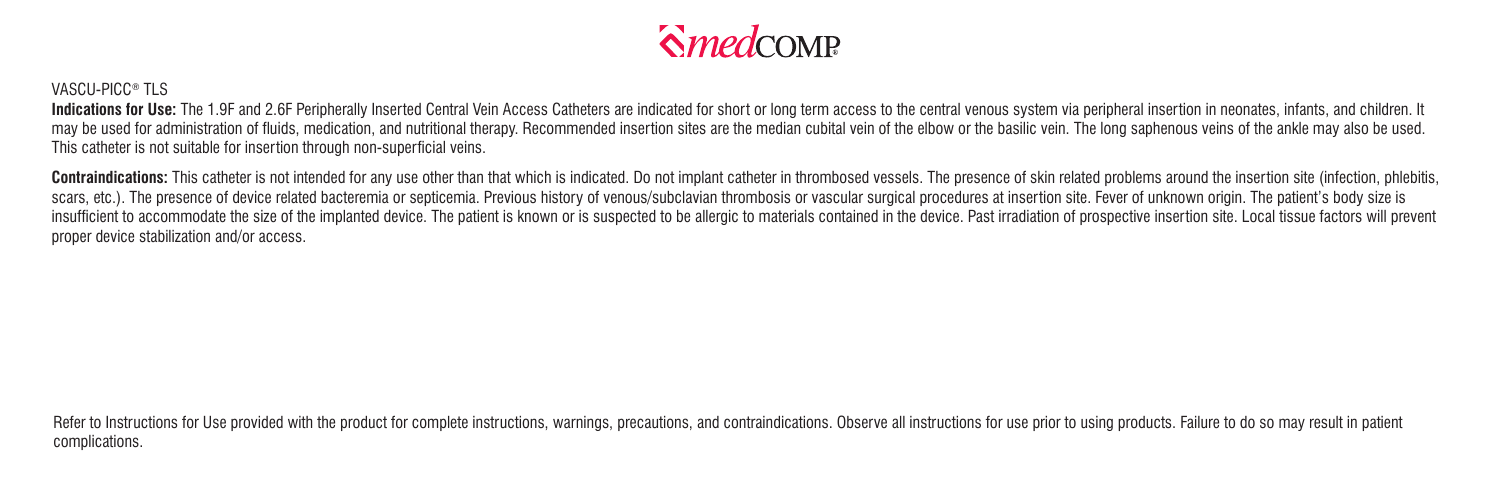

 $\boxed{\mathbb{I}}$  $\blacksquare$ 

|            | <b>CATHETER ONLY</b>                                  |             |
|------------|-------------------------------------------------------|-------------|
| MR17011100 | 1.9F X 50CM VASCU-PICC® SV, SINGLE LUMEN              | <b>EACH</b> |
| MR17012600 | 2.6F X 50CM VASCU-PICC <sup>®</sup> SV. DOUBLE LUMEN  | <b>EACH</b> |
|            |                                                       |             |
|            | <b>BASIC SET WITH OTN</b>                             |             |
| MR17011121 | 1.9F X 20CM VASCU-PICC <sup>®</sup> TLS, SINGLE LUMEN | <b>EACH</b> |
| MR17011101 | 1.9F X 50CM VASCU-PICC® TLS, SINGLE LUMEN             | <b>EACH</b> |
| MR17012621 | 2.6F X 20CM VASCU-PICC® TLS. DOUBLE LUMEN             | <b>EACH</b> |
| MR17012601 | 2.6F X 50CM VASCU-PICC® TLS, DOUBLE LUMEN             | <b>EACH</b> |

CATHETER ONLY CONTAINS:

- (1) Vascu-PICC® TLS w/
- Preloaded Stylet
- (1|2) Needle Free Valve(s)
- (1) Catheter Securement Device
- (1) Patient Information Pack
- (1) Patient Chart Sticker

BASIC SET WITH OTN CONTAINS: (1) Vascu-PICC® TLS w/

- Preloaded Stylet
- (1) Peelable Sheath Introducer
- (1) Latex Free Tourniquet
- (1) Tape Measure
- (10) 2" x 2" Gauze
- (1) 10cc Syringe
- (1|2) Needle Free Valve(s) (1) Catheter Securement Device
- (1) Patient Chart Sticker